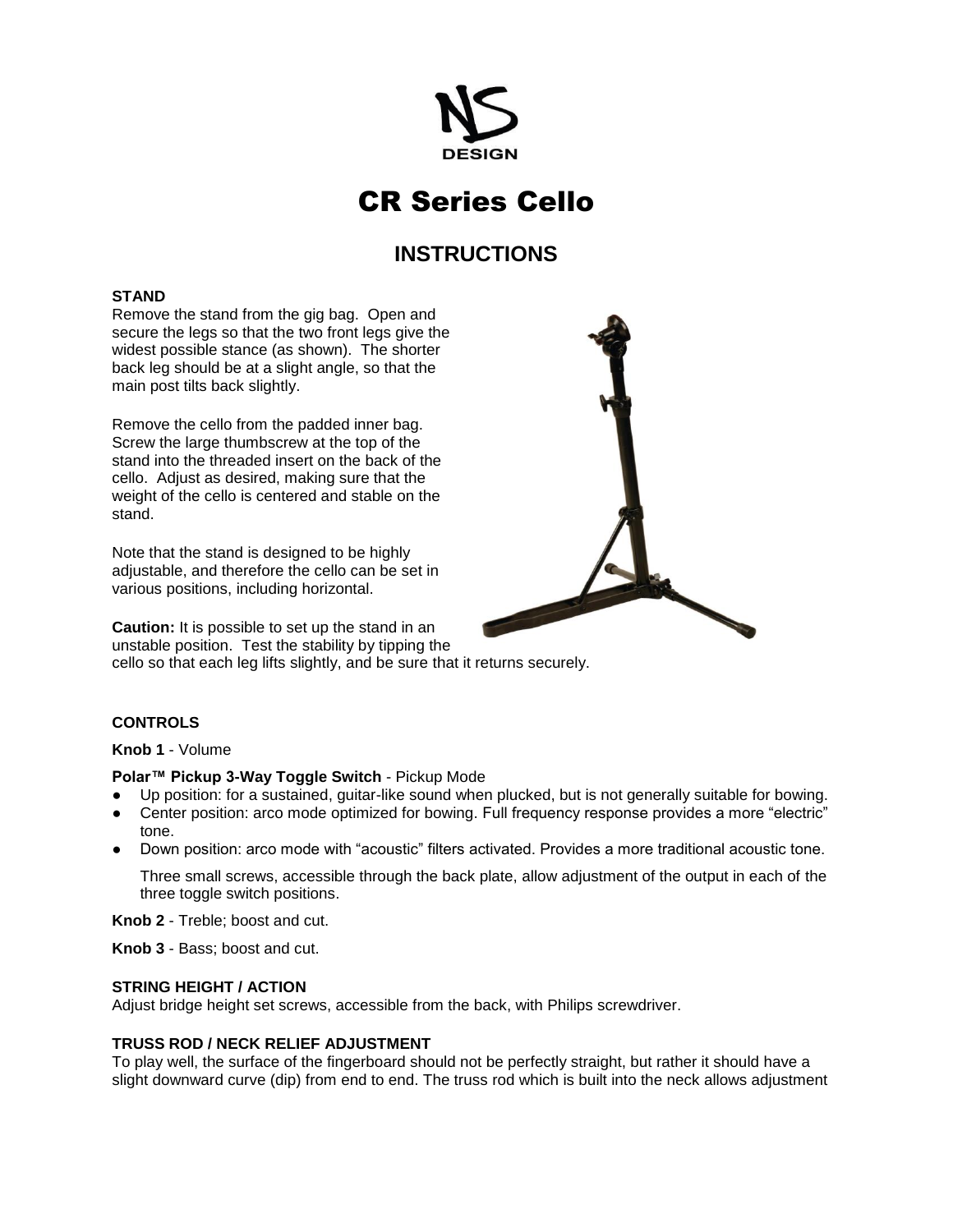to the degree of curvature. Use 5 mm hex wrench. Access is just below the nut. Clockwise rotation tightens the truss rod to decrease relief.

#### **BATTERIES**

Always unplug the cello when not in use to save the batteries. Change both 9 volt batteries at the first sign of distortion. These are located inside the lower back plate, and can be accessed by loosening the two small thumb screws that hold the back plate in place.

#### **STRING REPLACEMENT**

The CR Cello is designed to fit standard cello strings. Thread strings through the bottom end of the body, over the bridge and wrap around the tuner in the conventional manner. The bridge is held in place by the strings, so it is best to change one string at a time. Check the tilt of the bridge, which should be roughly parallel to bridge slot, and the alignment of the strings, which should be centered on the neck.

# **INSTRUMENT OVERVIEW**

The solid-body CR Cello, available with 4, 5 or 6 strings, is able to produce the delicate and precise tones of an acoustic, as well as to create exciting new sounds through the tone shaping geometry of its innovative Polar™ piezo pickup system.

Three interchangeable support systems provide new performance options. A fully adjustable Tripod Stand (included) can be used seated or standing. The inventive Frame Strap System allows full mobility, while the Cello End Pin Stand provides the traditional points of cello contact in seated position.

The use of standard cello strings and scale length establishes a familiar starting point for the cellist's journey into the electric world. From there anything goes. The energetic response of the CR Cello can be tamed to deliver a traditional cello tone, or set loose to explore new territory.

# **FEATURES**

**BODY AND NECK -** The CR Cello is crafted of European maple, with a flame maple face. This solid-body design develops a rich multi-dimensional tone free from feedback and other constraints inherent in an acoustic instrument. The traditional cello scale length and neck shape have a familiar feel, while the small body allows full access to the upper register. Solid construction provides structural stability to resist changes in temperature and humidity.

**FINGERBOARD -** The fingerboard is hand graduated and features asymmetric relief to insure that each note responds evenly. An adjustable truss rod allows for precise camber adjustment for different strings and playing style. Cascading dot markers provide an attractive and precise reference for fingering/intonation.

**POLAR™ PICKUP SYSTEM -** The CR Cello features the Polar bridgemounted piezo pickup system. The Polar pickups can sense either vertical or lateral string vibration. Set in the vertical mode, plucked notes are remarkably even and sustained. In the lateral mode, the pickup has unparalleled sensitivity in the direction of the bow, with more attack when plucked.